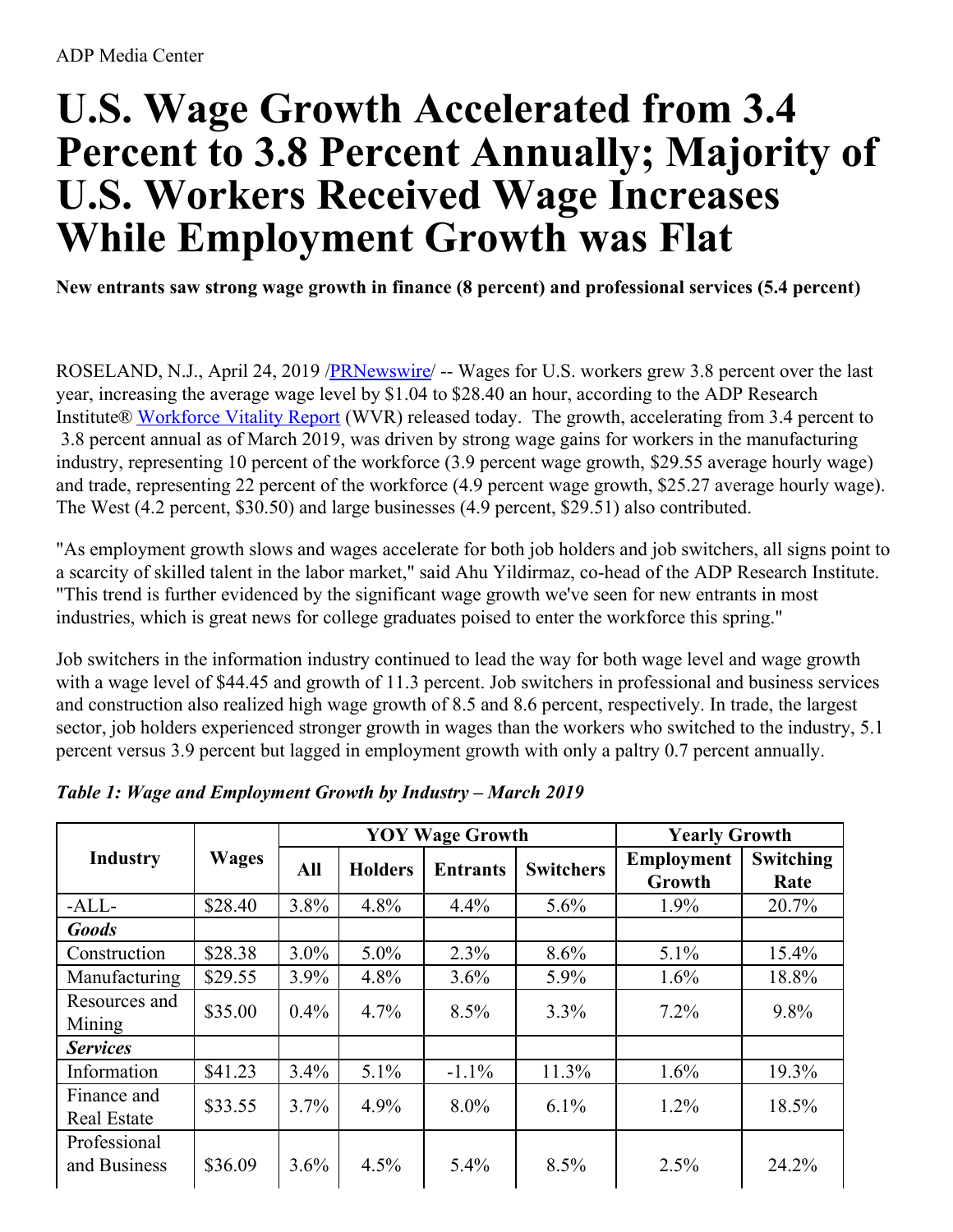| Services<br>Education and<br>Health<br>Services | \$27.11 | 3.6% | $4.3\%$ | 4.2% | $3.7\%$  | $2.3\%$ | 19.3% |
|-------------------------------------------------|---------|------|---------|------|----------|---------|-------|
| Leisure and<br>Hospitality                      | \$17.43 | 4.1% | $6.0\%$ | 5.9% | $-1.6\%$ | $2.3\%$ | 23.6% |
| Trade,<br>Transportation,<br>and Utilities      | \$25.27 | 4.9% | $5.1\%$ | 4.4% | $3.9\%$  | $0.7\%$ | 21.8% |

Workers in the West outpaced other regions with 4.2 percent wage growth and had the highest employment growth at 4.2 percent. Job switchers also fared best in the West experiencing a wage growth of 7.8 percent. The Northeast experienced a negative employment growth of 0.3 percent, the worst among the regions. Workers in the South had the lowest wage growth at 3.6 percent. By firm size, workers at large firms had the highest wage growth rate at 4.9 percent, with employment growth at 3.2 percent.

*Table 2: Wage and Employment Growth by Region and Firm Size – March 2019*

|                     | <b>Wages</b> | <b>YOY Wage Growth</b> |                |                 |                  | <b>Yearly Growth</b> |           |
|---------------------|--------------|------------------------|----------------|-----------------|------------------|----------------------|-----------|
| <b>Region</b>       |              | All                    | <b>Holders</b> | <b>Entrants</b> | <b>Switchers</b> | <b>Employment</b>    | Switching |
|                     |              |                        |                |                 |                  | Growth               | Rate      |
| $-USA-$             | \$28.40      | $3.8\%$                | $4.8\%$        | $4.4\%$         | $5.6\%$          | $1.9\%$              | 20.7%     |
| <b>MIDWEST</b>      | \$26.42      | $4.0\%$                | $4.6\%$        | $3.4\%$         | $4.3\%$          | $1.2\%$              | $19.7\%$  |
| <b>NORTHEAST</b>    | \$32.05      | $3.7\%$                | $4.8\%$        | $5.1\%$         | $6.1\%$          | $-0.3\%$             | 22.0%     |
| <b>SOUTH</b>        | \$26.53      | $3.6\%$                | $4.8\%$        | $3.7\%$         | $4.7\%$          | $2.1\%$              | 20.5%     |
| <b>WEST</b>         | \$30.50      | $4.2\%$                | $5.0\%$        | $5.5\%$         | $7.8\%$          | $4.2\%$              | 21.0%     |
| <b>Company Size</b> |              |                        |                |                 |                  |                      |           |
| $-ALL$              | \$28.40      | $3.8\%$                | $4.8\%$        | 4.4%            | 5.6%             | $1.9\%$              | 20.7%     |
| 49 or less          | \$26.13      | $2.5\%$                | $4.2\%$        | $3.2\%$         | 4.5%             | $0.8\%$              | 14.7%     |
| 50 to 499           | \$28.52      | $3.2\%$                | $4.9\%$        | $5.1\%$         | $5.7\%$          | $0.8\%$              | 22.7%     |
| 500 to 999          | \$29.63      | $3.3\%$                | $5.4\%$        | $4.2\%$         | $5.3\%$          | $3.2\%$              | 21.3%     |
| 1000 or more        | \$29.51      | $4.9\%$                | $5.0\%$        | 4.8%            | 5.8%             | $3.2\%$              | 23.5%     |

To see detailed workforce vitality components for the first quarter of 2019, including data broken down by region, firm size, industry, gender, and age, visit [http://workforcereport.adp.com/](https://c212.net/c/link/?t=0&l=en&o=2444210-1&h=3369529316&u=http%3A%2F%2Fworkforcereport.adp.com%2F&a=http%3A%2F%2Fworkforcereport.adp.com%2F). The second quarter 2019 *ADP Workforce Vitality Report* will be released on Wednesday, July 24, 2019

## **About the** *ADP Workforce Vitality Report*

The *ADP Workforce Vitality Report (WVR)* was developed by the ADP Research Institute (ADPRI). It is an unprecedented, in-depth monthly analysis (published quarterly) of the vitality of the U.S. labor market based on actual data that identifies labor market trends and dynamics across multiple dimensions. These dimensions include employment growth, job switching, wage growth and hours worked. In addition to the macro data presented in the report, there are also segment-specific findings by industry, state, gender, age, experience, and pay level. Established in October 2014, the report methodology was updated in April 2018 utilizing monthly data to include additional data points and deeper insights. For more information about the report, please visit [http://workforcereport.adp.com/](https://c212.net/c/link/?t=0&l=en&o=2444210-1&h=3369529316&u=http%3A%2F%2Fworkforcereport.adp.com%2F&a=http%3A%2F%2Fworkforcereport.adp.com%2F).

## **About ADP** (NASDAQ-ADP)

Designing better ways to work through cutting-edge products, premium services and exceptional experiences that enable people to reach their full potential. HR, Talent, Time Management, Benefits, Payroll and Compliance informed by data and designed for people. Learn more at [ADP.com](https://c212.net/c/link/?t=0&l=en&o=2444210-1&h=3371397993&u=http%3A%2F%2Fadp.com%2F&a=ADP.com)